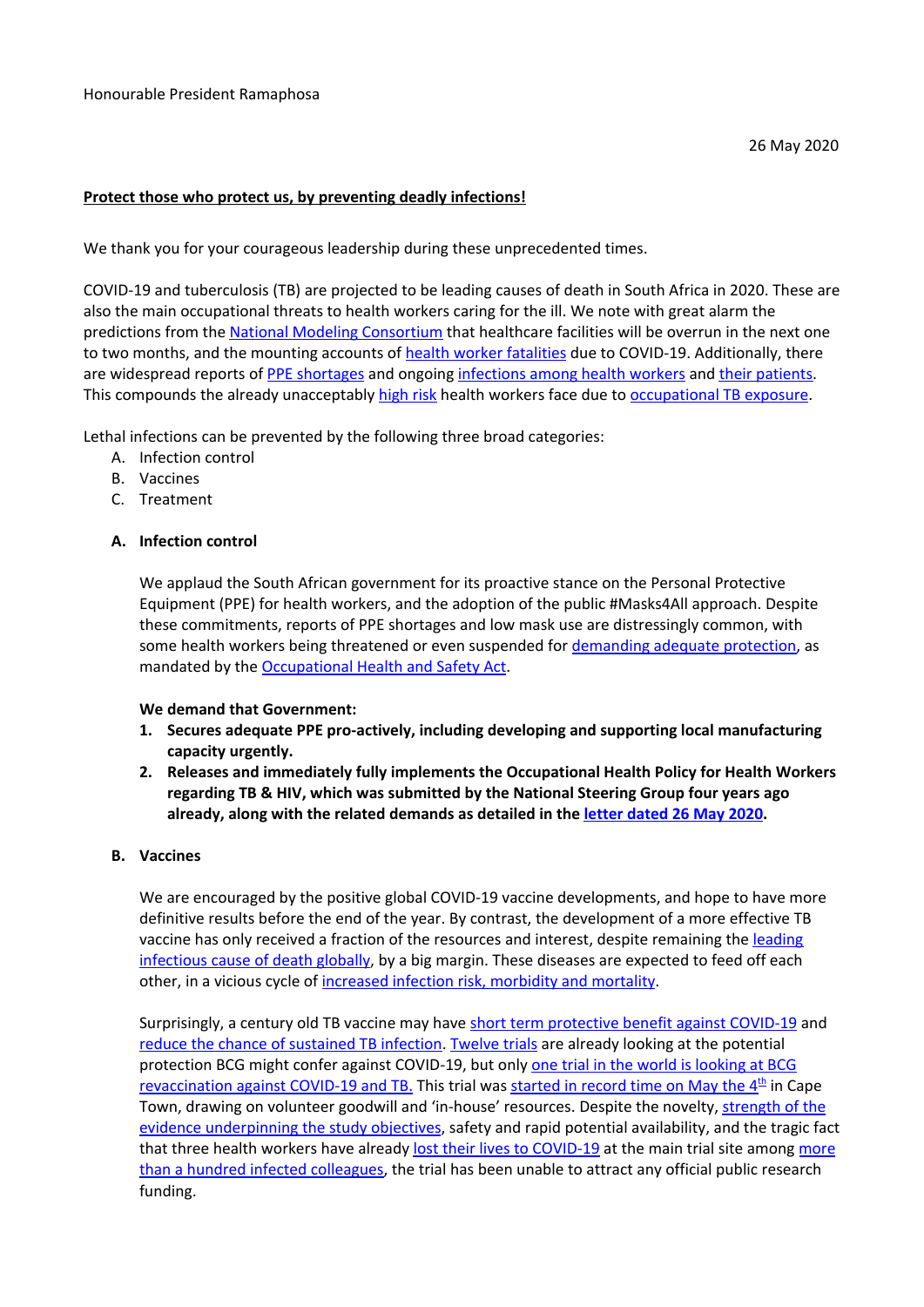**We demand that Government:**

- **3. Issues a research and development plan, which details how vaccine development will be fast-tracked and innovative research be supported.**
- **4. Issues a statement regarding the merits, or lack thereof, of investigating BCG under strictly controlled randomised trial settings in high risk populations, such as health workers.**
- **5. Moves rapidly to secure BCG stock, which is already vulnerable, in anticipation of possible increased global and/or local demand if any of the above studies show any benefit. This may likewise include investing in local manufacturing capacity.**
- **6. Details how South Africa will contribute to the rapid testing and equitable roll-out of viable and safe novel COVID-19 vaccine candidates.**

## **C. Treatment**

To date there is no effective treatment for COVID-19, but we are following developments with interest, including proposed mechanisms to ensure rapid, equitable and affordable access. [Patents](http://section27.org.za/2020/05/south-africas-patent-laws-threaten-access-to-future-covid-19-medicines/) may not be an [excuse](http://section27.org.za/2020/05/south-africas-patent-laws-threaten-access-to-future-covid-19-medicines/) for unaffordable costs and/or delayed global roll-out. Safe and effective TB Preventive Therapy (TPT) has been available for decades, yet scale-up has lagged far behind. In 2018 the WHO [recommended](https://www.who.int/tb/features_archive/WHO_recommendations_TB_prevention/en/) expanded TPT use aligned with the United Nations High Level [Meeting](http://www.stoptb.org/global/advocacy/unhlm_targets.asp) against TB [Commitments,](http://www.stoptb.org/global/advocacy/unhlm_targets.asp) yet despite many promises, the new National TPT guidelines have still not been released.

We also note with great concern that there are already reports of stock shortages, including urgently needed medicines that are used against drug-resistant TB. These shortages not only endanger patients, but could allow more resistant and even untreatable strains of TB to develop.

### **We demand that Government:**

- **7. Releases and rapidly implements the long-awaited TPT Guidelines.**
- **8. Moves quickly to secure stock of essential medicines, including bolstering local manufacturing capacity and, where applicable, the use of voluntary and [compulsory](https://www.wto.org/english/tratop_e/trips_e/public_health_faq_e.htm) licensing mechanisms.**
- **9. Reform the patent laws as called for repeatedly, as [detailed](https://www.fixthepatentlaws.org/south-africas-patent-laws-threaten-access-to-future-covid-19-medicines/) here (also applicable to vaccines and diagnostics).**

The overarching challenge for health workers is that we will rapidly run out of [capacity](https://www.youtube.com/watch?v=xtJTfNdCJnw) to care for those in dire need. If care facilities become overcrowded, this will become conducive to nosocomial spread of many infectious diseases and the development of additional antimicrobial resistance, resulting in many more lives lost.

### **Accordingly, we also demand that Government:**

# **10. Urgently moves towards aligning and optimally preparing public and private healthcare resources to achieve the maximum benefit for all South Africans, as [detailed](http://section27.org.za/2020/05/media-statement-civil-society-organisations-call-for-principled-contracting-with-private-sector-in-the-covid-19-health-response-as-well-as-more-coordination-and-transparency/) here.**

We look forward to receiving your urgent response regarding the ten demands outlined.

Yours in better health and safety for all!

### **Signed: Organisations** (alphabetical order)

- Cancer Alliance
- Free of TB
- Masincedane
- PHACT (Public Health Action Team)
- PHM-SA (People's Health Movement South Africa)
- Positive Women Together in Action
- PSAM (Public Service Accountability Monitor)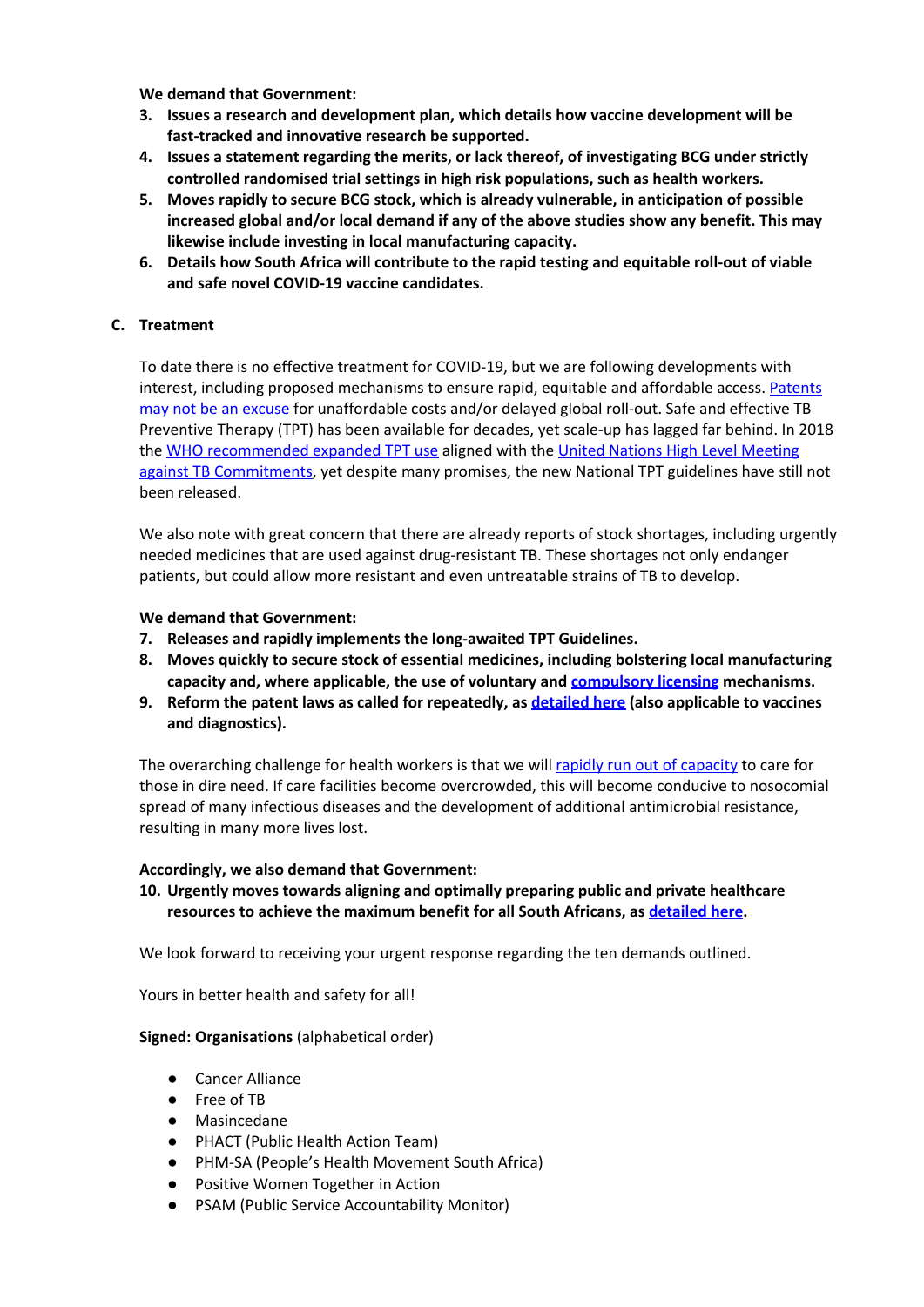- RHAP (Rural Health Advocacy Project)
- SA MRC Tuberculosis Platform
- SACWF (The South African Care Workers Forum)
- SANTA (The South African National Tuberculosis Association)
- **SECTION 27**
- SPII (Studies in Poverty and Inequality Institute)
- SRJC (Sexual Reproductive Justice Coalition)
- TAC (Treatment Action Campaign)
- TB Proof
- Triangle Project
- Union Africa Region
- WACI Health
- Wote Youth Development Projects

**Individuals** (alphabetical order)

- Albertina Zodwa Nyatsi, Positive Women Together in Action
- Alexander Wehmeyer, M.Clin Pharm candidate, School of Pharmacy, University of the Western Cape
- Alison Best, Communications Manager, TB HIV Care
- Anele Yawa, General Secretary, Treatment Action Campaign
- Dr Arne von Delft, UCT School of Public Health and Family Medicine, TB Proof & PHACT
- Dr Carol Cragg
- Dr Claudine Bill
- Dr Dalene von Delft, Occupational MDR-TB Survivor, TB Proof Board
- Dr Eckart von Delft
- Dr Heena Narotam Jeena
- Dr Helene-Mari van der Westhuizen, TB Proof Chairperson & Department of Primary Care Health Sciences, Oxford University
- Ingrid Schoeman, Occupational XDR-TB Survivor, Operational Manager, TB Proof
- Isabella Cootee, Director, The Caring Network
- Prof Jane Goudge, Centre for Health Policy, University of the Witwatersrand
- Judy Taylor, City of Cape Town TB Programme
- Kedibone Mdolo, Occupational TB Survivor, DENOSA
- Prof Keertan Dheda, Director: Centre for Lung Infection and Immunity; Head: Division of Pulmonology, Department of Medicine, University of Cape Town, & Groote Schuur Hospital.
- Kobus Venter, CEO Masincedane
- Lesedi Mogakane, B.Pharm, M.Clin Pharm Resident, School of Pharmacy, University of the Western Cape
- Lynette Mabote, Treatment Action Group
- Nicole Hoffman, Pharmacist, University of the Western Cape
- Peter Ng'ola, Wote Youth Development Projects and member of The Union Community Advisory Panel
- Peter van Heusden, Researcher, University of the Western Cape
- Phumeza Tisile, Drug-Resistant TB Survivor & TB Advocacy Officer, TB Proof
- Portia Muedi, Community Health Worker, TB Proof
- René Sparks, PHASA Civil Society HIV, AIDS, STI and TB (HAST) Special Interest Group (SIG)
- Prof Renier Coetzee, School of Pharmacy, University of the Western Cape & TB Proof
- Roger Allingham, Masincedane
- Dr Ruvandhi Nathavitharana, Assistant Professor of Medicine, Division of Infectious Diseases, Beth Israel Deaconess Medical Center, Harvard Medical School & Vice Chair, TB Proof
- Siddhi Nadkarni, Health and Human Biology/Global Health student, Brown University
- Soetkin von Delft, Teacher
- Dr Sophia Kisting, Occupational Medicine Specialist